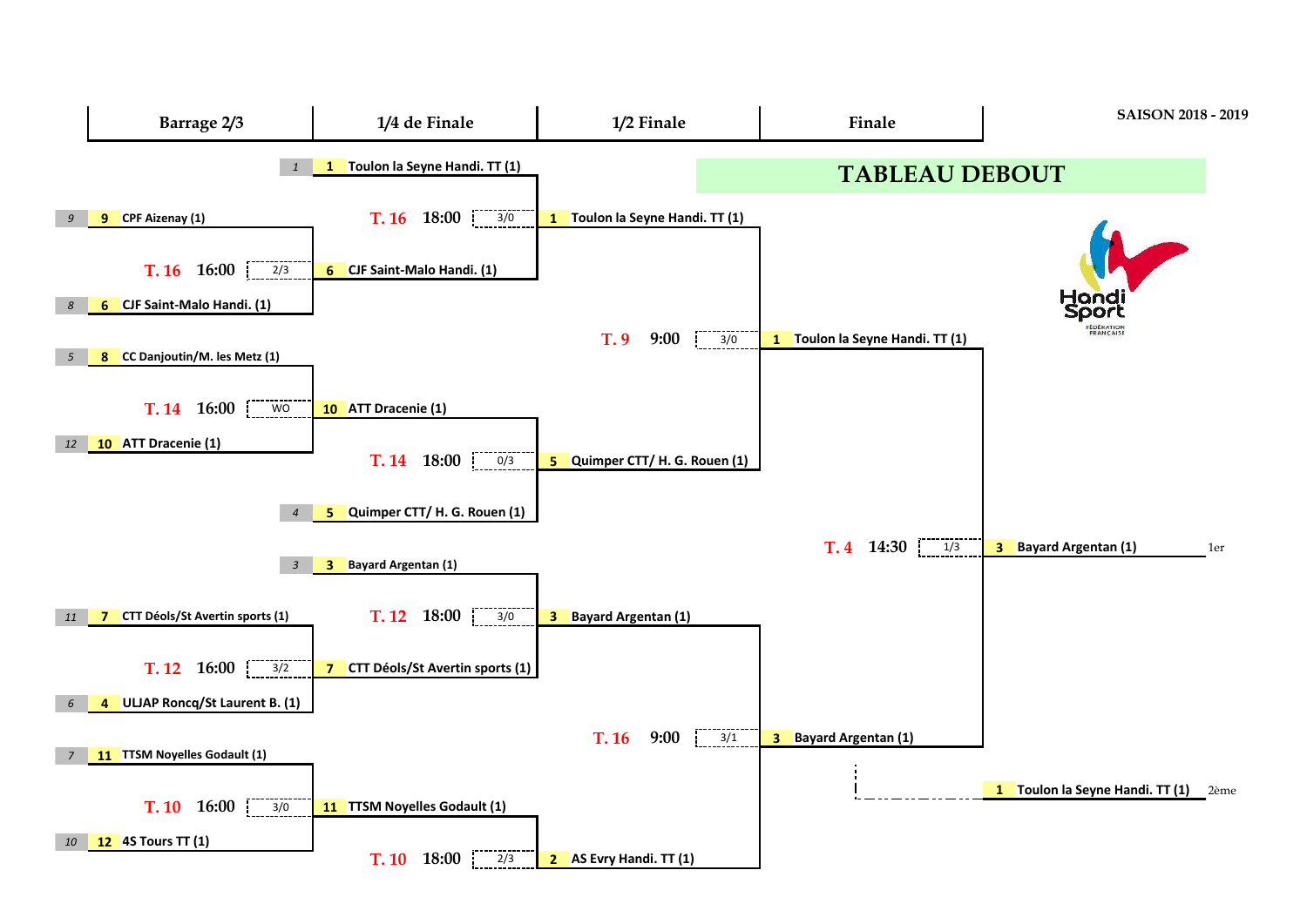## **TABLEAU DEBOUT**

13 ET 14 AVRIL 2019 - DEOLS (36)

## CHAMPIONNAT DE FRANCE PAR ÉQUIPE 2019



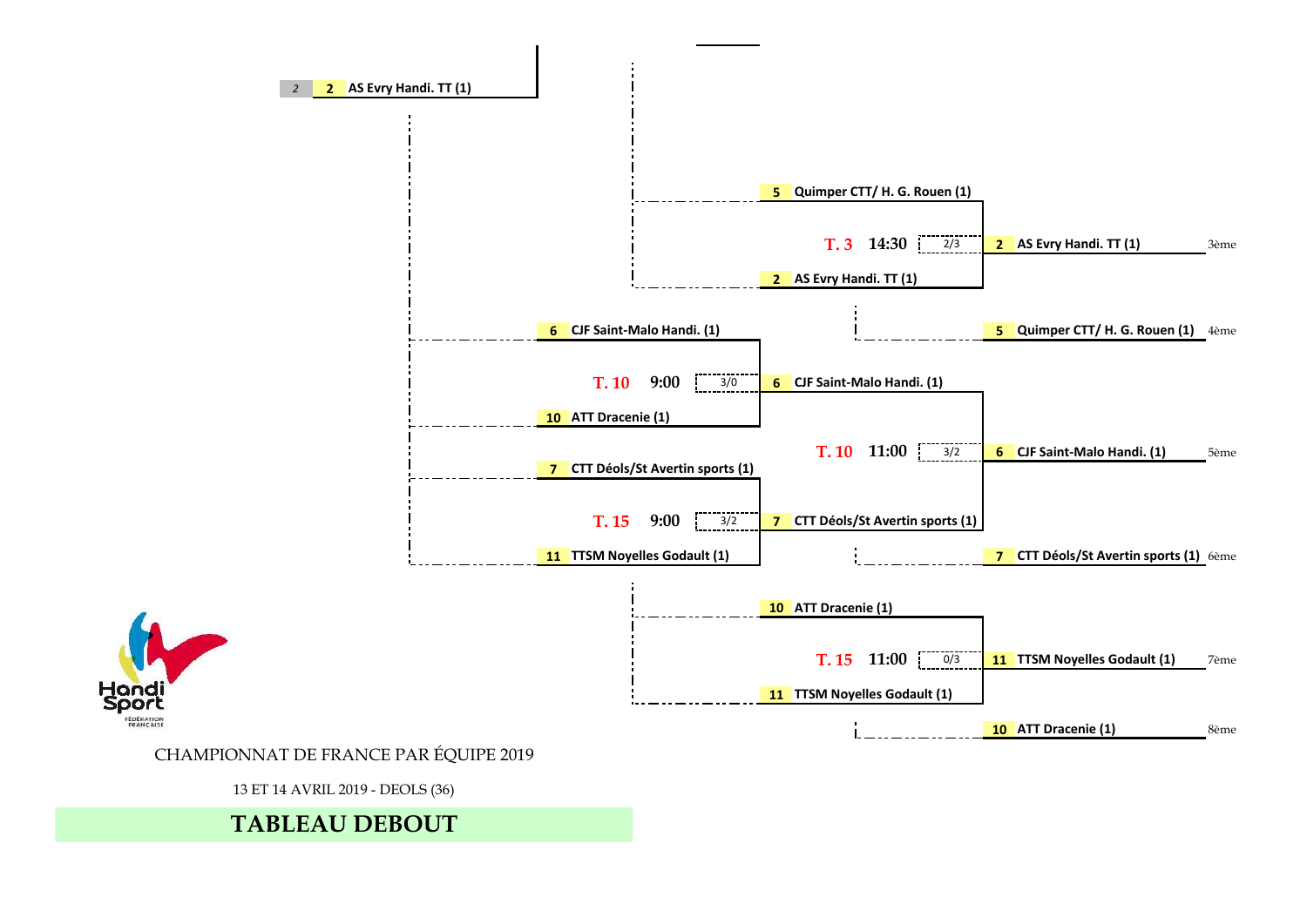